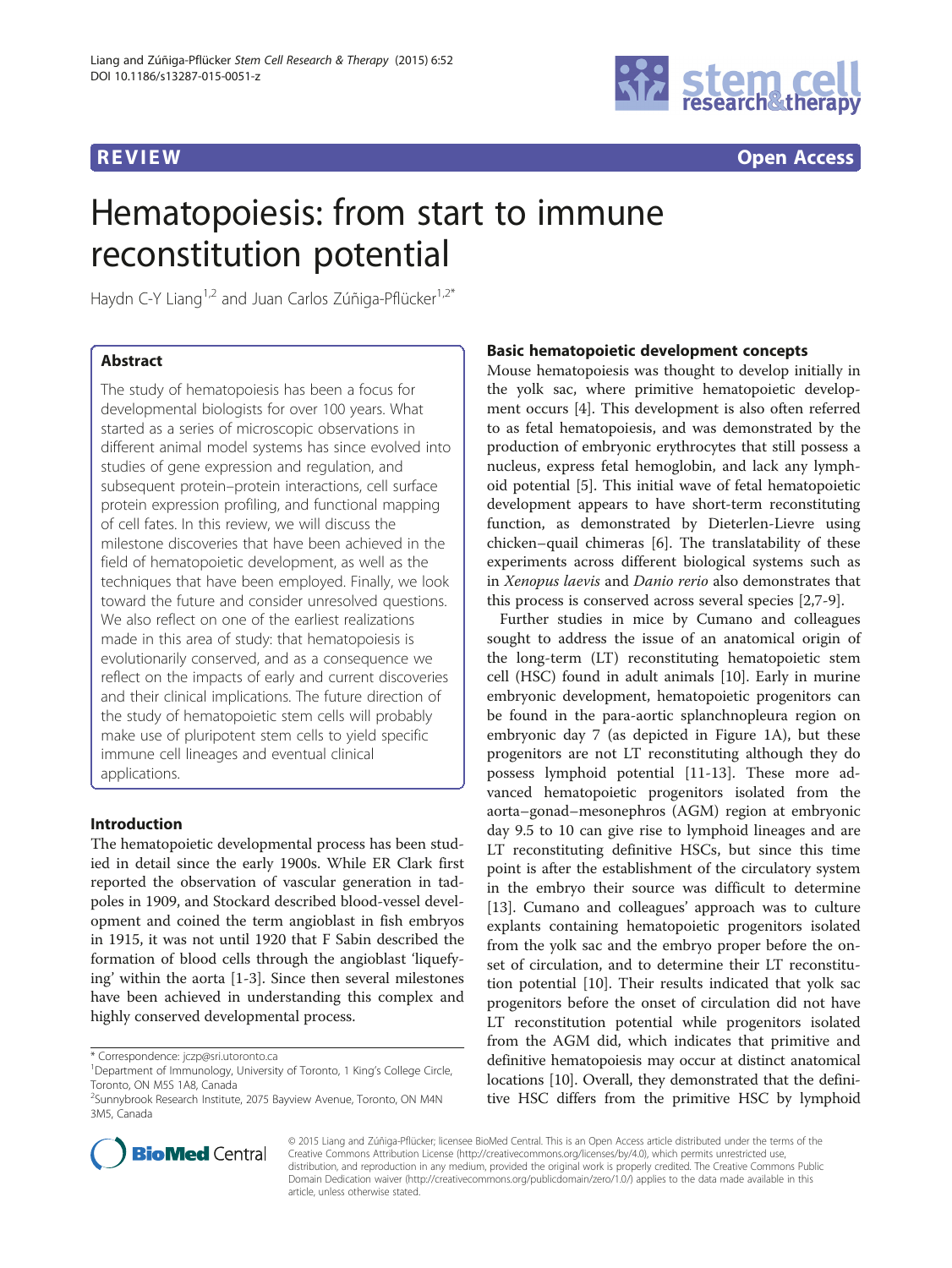<span id="page-1-0"></span>

potential as well as in their ability to achieve LT reconstitution following transfer into adult recipients. More recently, definitive hematopoietic development has also been suggested to possibly occur during fetal ontogeny in subsets of endothelial cells in the heart [\[14\]](#page-6-0).

#### Human hematopoietic development in vivo

The study of in vivo hematopoietic development in humans is less understood relative to the mouse model due to limitations in experimental approaches. However, evidence resulting from studies in the human embryo has indicated that definitive HSCs emerge in the embryo proper from aortic endothelium similar to observations made in the mouse [[15,16\]](#page-6-0). Morphological studies also observed that HSC clusters can be found within the human aorta, and that these cells express CD34 (sialomucin, a marker to enrich for early hematopoietic progenitors) and CD45 (leukocyte common antigen), markers associated with the HSC fate [\[15\]](#page-6-0). Further similarities with the mouse model include the site of initial HSC formation within the aorta and subsequent hepatic colonization [[15,17,18\]](#page-6-0), and that definitive hematopoietic cells are derived from within the embryo and not the yolk sac [[15,19](#page-6-0)].

# In vitro hematopoietic development

Given the observations made in animal models, several embryonic stem cell (ESC)-based in vitro developmental models have been established in the last 20 years. The two arguably most widely used models are the embryoid body system developed by the Keller group [[20\]](#page-6-0) and the

OP9 co-culture system developed by the Honjo and Nakano groups [\[21](#page-6-0)[,22](#page-7-0)].

Embryoid bodies are generated by aggregating ESCs, and cells expressing vascular endothelial growth factor receptor 2 (CD309) are thus induced to differentiate [[20\]](#page-6-0). By isolating CD309-expressing cells and forming an aggregate, a hemangioblast is produced that can give rise to multipotent hematopoietic cells, which can give rise to erythroid, myeloid, and lymphoid lineages but are not capable of LT reconstitution in vivo [[20,](#page-6-0)[23\]](#page-7-0). On the other hand, by culturing ESCs with OP9 stromal cells, derived from the op/op mice that lack the colonystimulating factor 1 gene, it is also possible to partially recapitulate hematopoietic development [\[21](#page-6-0)]. The products of this developmental model are also multipotent hematopoietic cells capable of erythroid, myeloid, and lymphoid development but not capable of achieving LT reconstitution [\[21](#page-6-0)[,23](#page-7-0)]. In vitro ESC hematopoietic developmental models therefore clearly lacked fundamental components that could support the development of definitive HSCs in culture, which prompted further research into the signaling pathways that form the basis of this developmental program.

The concept of supporting bone-marrow hematopoietic development with stromal cells is not a new one. Prior to the OP9 stromal co-cultures becoming mainstream, earlier predecessors such as the stromal cultures utilizing mouse kidney cells and cells derived from whole embryo tissue were also noted for their capacity to support myelopoiesis [[24](#page-7-0)]. The importance of supporting stromal cells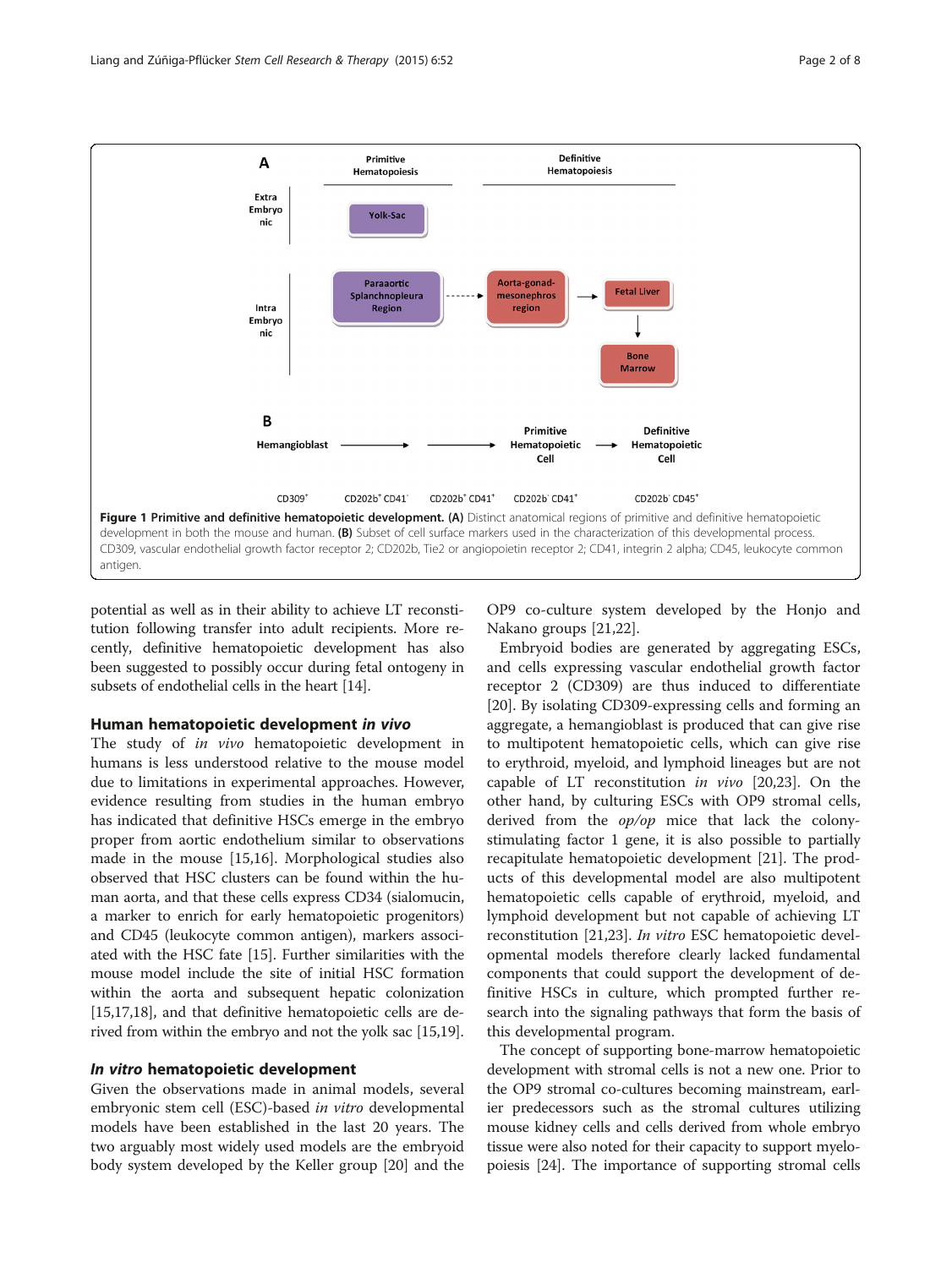was demonstrated through use in the eventual identification and isolation of several key cytokines involved in hematopoiesis. Other stromal culturing methods using primary mouse bone-marrow stromal cells coupled to media containing bovine or horse serum, as well as analysis of the impact of steroids in culturing conditions, were also instrumental in optimizing contemporary OP9 stromal culturing conditions [[25,26](#page-7-0)].

# Assays used to study functional outcomes of hematopoietic development

Many methods have been developed to assay the process of hematopoietic development, both in vitro and in vivo. While there are many protocols for assaying a myriad of molecular and functional outcomes, all of these methods can be categorized into two groups: functional assays and phenotypic/morphological assays.

Phenotypic and morphological assays focus on the characterization of this developmental process by measuring distinct features that appear at specific time points. The oldest technique within this category is microscopy. Reported over 100 years ago and still relevant today, hematopoietic cells are distinguished from the stromal environment by their nonadherent cell morphology [[1,](#page-6-0)[27](#page-7-0)]. Time-lapse microscopy in conjunction with advanced techniques of fluorescent labels has repeatedly demonstrated this process occurring with a marked shifting of cell morphology, from adherent cell to nonadherent cell [[7-9\]](#page-6-0). However, morphological observations have their limitations. The inability to efficiently isolate specific cells from a complex mixture based on appearance poses challenges to define developmental intermediates undergoing hematopoiesis. This shortcoming is addressed with the use of fluorescence-activated cell sorting, which characterizes and isolates cell populations based on their protein expression. Applying this technique to ESC into HSC development, several surrogate markers have been identified to be strongly associated with primitive hematopoietic progenitors and subsequent developmental intermediates. The most well known of these markers is Flk1 (vascular endothelial growth factor receptor 2), found on hemangioblasts that are multipotent progenitors of hematopoietic and endothelial cell lineages [\[20\]](#page-6-0). Other cell surface proteins used in the identification of HSCs include the Lineage<sup>−</sup> Sca1+ cKit+ definition (Sca1, lymphocyte antigen 6A/E; cKit, or CD117 stem cell factor receptor) [[28](#page-7-0)]. Some cell surface markers used in this characterization process are outlined in Figure [1](#page-1-0)B. Finally, because the hematopoietic developmental process is highly regulated and complex, the number of regulatory factors involved is also vast. The challenge of mapping out the regulatory network in an effort to characterize this process by means of distinct signal transduction and transcription regulation pathways is met with experimental techniques commonly found in molecular biology. From the simple assays such as polymerase chain reaction and western analysis to complex and high-throughput gene arrays and chromatin immunoprecipitation sequencing experiments, transcription factors such as runt related protein 1 (Runx1, or acute myeloid leukemia 1) and lim domain binding 1 (Ldb1) have been identified to play crucial roles [\[29-31\]](#page-7-0).

However, characterization of distinct features that appear during this process – whether this is a protein or gene being expressed or a cell shifting into a specific shape – does not enable functional outcomes to be determined. The definition of a hematopoietic progenitor is one based on function and not on morphology or phenotype. A host of functional assays have therefore been developed and used in conjunction with the methods mentioned above. The gold standard of all functional assays is of course in vivo reconstitution. Successful serial reconstitution of immune-deficient animals is the hallmark of a definitive HSC [[28](#page-7-0)]. Short of in vivo models, in vitro assays such as methyl cellulose and Matrigel have been used to demonstrate hematopoietic and endothelial potential at a clonal level.

While there are many methods available for the functional characterization of cells and populations, the difficulty of determining the pluripotency of a single cell is always present. This challenge can be met directly by assessing the pluripotency and developmental potential of single cells through the analysis of paired daughter cells [[32](#page-7-0)]. This method is perhaps the most direct to functionally assess the developmental potential of progenitors, at the single-cell level. While the method is cumbersome and whether it presents a physiological environment for assessing developmental outcomes is debated, this analysis nonetheless permitted the discovery of key cytokines that can influence lineage fate choices in hematopoietic progenitors.

# Molecular mechanisms of hematopoietic development

At the core of the molecular mechanisms of this highly complex and regulated process is Runx1 (or acute myeloid leukemia 1 protein) [\[33](#page-7-0)]. Okuda and colleagues generated a Runx1 knockout mouse and discovered that this genetic perturbation is embryonically lethal [\[33](#page-7-0)]. More interestingly, when the mouse was examined closely there were signs of primitive hematopoiesis, but not of definitive hematopoiesis [\[33](#page-7-0)]. Runx1 was thus established as a key transcription factor in the definitive hematopoietic development program.

Other transcriptional regulators that act upstream of Runx1 include the Ldb1–Lim motif 2–stem cell leukemia protein–GATA box binding protein 2 protein complex that drives the expression of Runx1 [[29,34\]](#page-7-0) (Figure [2\)](#page-3-0). Deficiency in Ldb1 abrogates the expression of Runx1 [[29](#page-7-0)].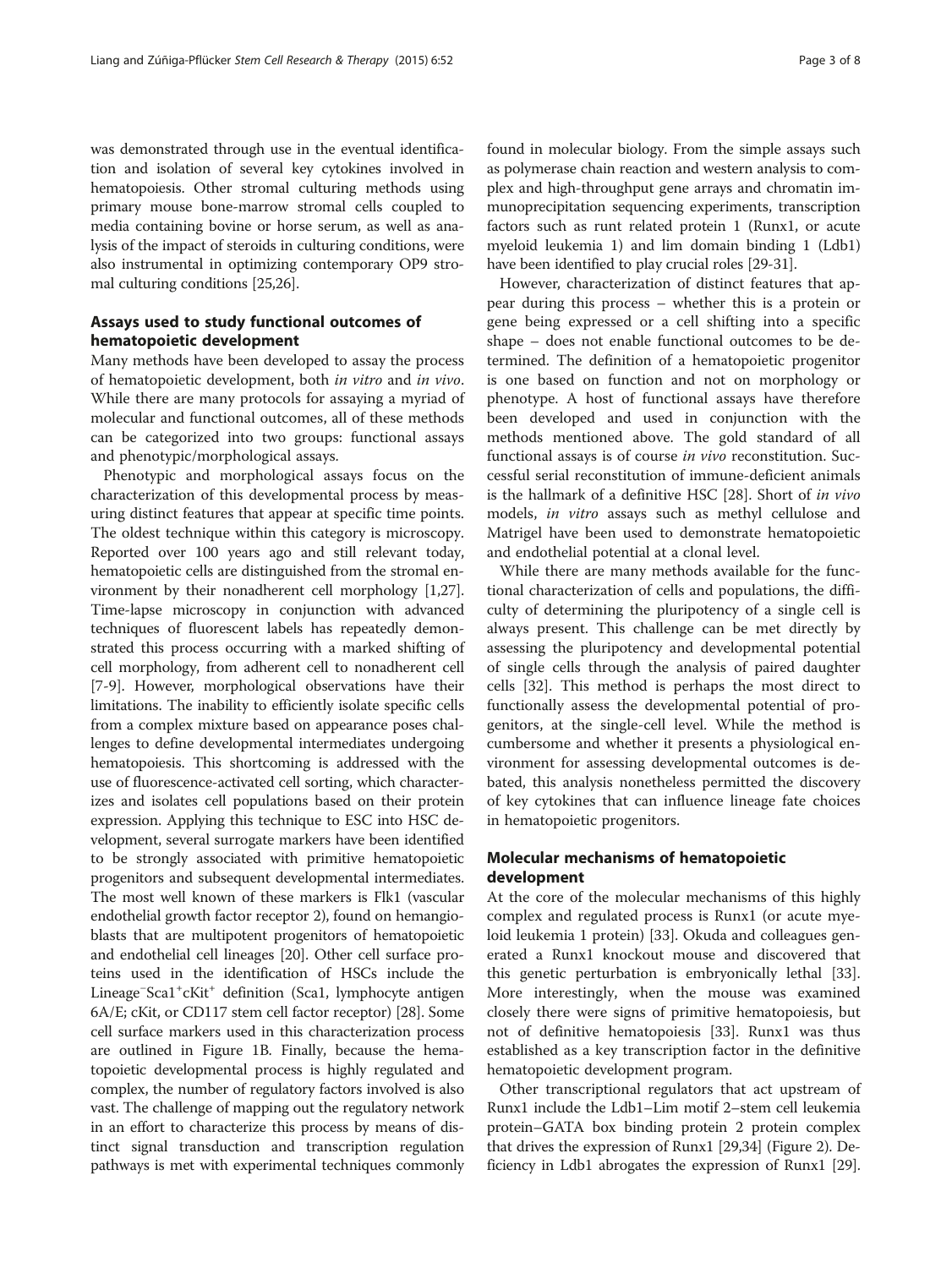<span id="page-3-0"></span>

Absence of stem cell leukemia leads to a redirection of the hematopoietic developmental program towards the cardiac smooth muscle lineage [[30,31\]](#page-7-0). Finally, GATA box binding protein 2 loss of function also results in embryonic lethality [[35](#page-7-0)]. Downstream of Runx1 are transcription factors that play distinct roles in erythroid, myeloid, and lymphoid developmental programs such as GATA box binding protein 1, PU box binding protein 1 (SPI1), and Runx1 itself, respectively [\[36-38\]](#page-7-0).

Given that the main components of hematopoietic development depend heavily on multifactorial transcriptional regulating protein complexes that can perform multiple functions depending on the context of their interactions, it is less likely that the hematopoietic developmental program is governed in a linear network connected by distinct signal transduction proteins or protein complexes where defined outcomes arise from a narrow set of inputs. Rather, this process is probably regulated in a probabilistic manner similar to a quantum computer architecture, where a defined input can lead to multiple outputs at varying probabilities based on the context of those inputs. The inputs in this case would be a combination of cell–cell interactions as well as cytokine signals, and the output would be cell fate choices and the associated functional properties. Supporting this notion are studies of de-differentiation and the findings that indicate multiple unstable, dynamically regulated, intermediate states during somatic to embryonic de-differentiation [\[39](#page-7-0)]. If there was such a process where environmental cues are kept under full control and development follows a linear path, there would be no stochastic outcomes observed. However, the observations of stochastic developmental results indicate a much more elegant, probabilistic regulatory network that requires far fewer nodes of control and regulation.

# Signaling pathways involved in hematopoietic development

As a complex and highly regulated process, there are multiple signaling molecules – both intrinsic as well as extrinsic – that contribute to the development of an HSC. The best known of these signaling molecules is Notch. Disruption of Notch signaling during embryonic development leads to vascular and cardiac abnormalities, as it is required for the endothelial to mesenchymal differentiation that forms the stromal niche [\[40-42](#page-7-0)]. The formation of this stromal niche via Notch1 signaling is required for the embryonic development of HSCs, as well as for HSC specification by inducing the expression of Runx1 possibly through the Ldb1 complex [\[43,44](#page-7-0)]. Upstream of Notch1 is signaling via vascular endothelial growth factor alpha by precursors of HSCs, and prior to this are signaling events mediated by sonic hedgehog, which are received by stromal cells and induce the production of vascular endothelial growth factor alpha [\[44](#page-7-0)]. Other factors that contribute either to the development or specification of the HSC lineage or to the development of the stromal niche that supports this process include the Nodal/bone morphogenic protein 4/Wnt3a pathways and signaling via fibroblast growth factor [\[44](#page-7-0)]. Figure [3](#page-4-0) illustrates this process and the potential players involved in early hematopoietic development.

# Hematopoietic stem cell maintenance

As mentioned above, the in vitro hematopoietic developmental models designed with ESCs can only achieve a partial recapitulation of the hematopoietic process observed in vivo. The key deficiency with in vitro models is the lack of LT reconstitution potential in the multipotent hematopoietic cells that are produced [\[23\]](#page-7-0). This has been an area of intense research, and the Daley group recently showed that this is possible by activating signaling programs downstream of homeobox protein B4 (HoxB4) [[45](#page-7-0)]. By ectopically expressing HoxB4 in ESCs via retroviral vectors, the Daley group successfully demonstrated that the resulting hematopoietic cells generated *in vitro* could achieve LT reconstitution, as well as maintaining their multipotent property [[45](#page-7-0)] (shown in Figure [4](#page-4-0)). This observation has prompted research into the role of HoxB4 in hematopoietic development and HSC self-renewal [[46](#page-7-0)-[49](#page-7-0)].

Given the clinical potential for HOXB4 in conditioning HSCs ex vivo prior to transplantation, more attention has also been given to the factors that can directly control the expression of HOXB4. One such recent report has implicated GATA box binding protein 2 as a direct upstream regulator of  $HOXB4$  in  $CD34^+$  cells [[50\]](#page-7-0).

# Current challenges and controversies

Despite the achievement of the above-mentioned milestones, much still remains uncertain regarding the origin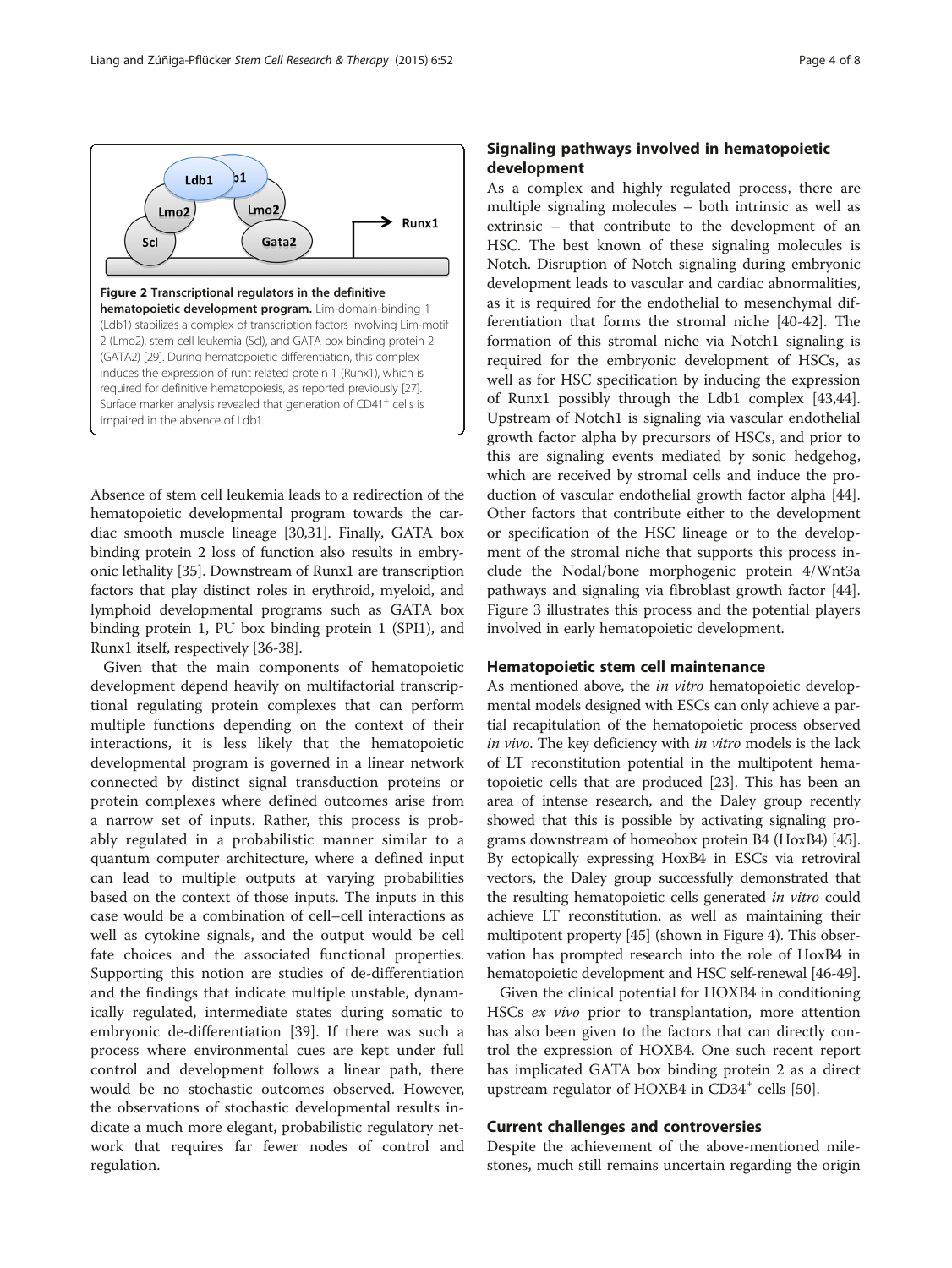<span id="page-4-0"></span>

of the hematopoietic system. Initially morphology and subsequently fluorescence microscopy using tagged proteins, such as CD309 and Runx1, indicated that hematopoietic development occurs in close relationship temporally and spatially with endothelial cell development



that this potential is present although the trigger is unknown.

[[1,7-9\]](#page-6-0). A current issue of contention in this field of research is in the connection between endothelial and hematopoietic development. Hematopoietic cells have been hypothesized to arise from a bipotent progenitor that can give rise to endothelial cells as well as hematopoietic cells, termed a hemangioblast [\[1,](#page-6-0)[51\]](#page-7-0). However, there is also a school of thought that hematopoietic cells arise from a unique subset of endothelial cells, called the hemogenic endothelium [\[51-53](#page-7-0)]. Evidence from Huber and colleagues and Vogeli and colleagues indicated that a single cell can give rise to endothelial and hematopoietic lineage progeny, and these results served to support the hemangioblast hypothesis [[27](#page-7-0),[54,55](#page-7-0)]. But there are caveats in this approach, such as the misidentification of progeny that express surface markers commonly associated with mature endothelial cells, and the possibility that prehematopoietic precursors may express the same surface proteins cannot be ruled out. On the other hand, evidence for the existence of a hemogenic endothelial cell can be demonstrated by the in vivo developmental morphology where a nonadherent hematopoietic cell can be seen budding off from adherent cells in a possibly unique type of cell division [[7-9](#page-6-0)]. This approach also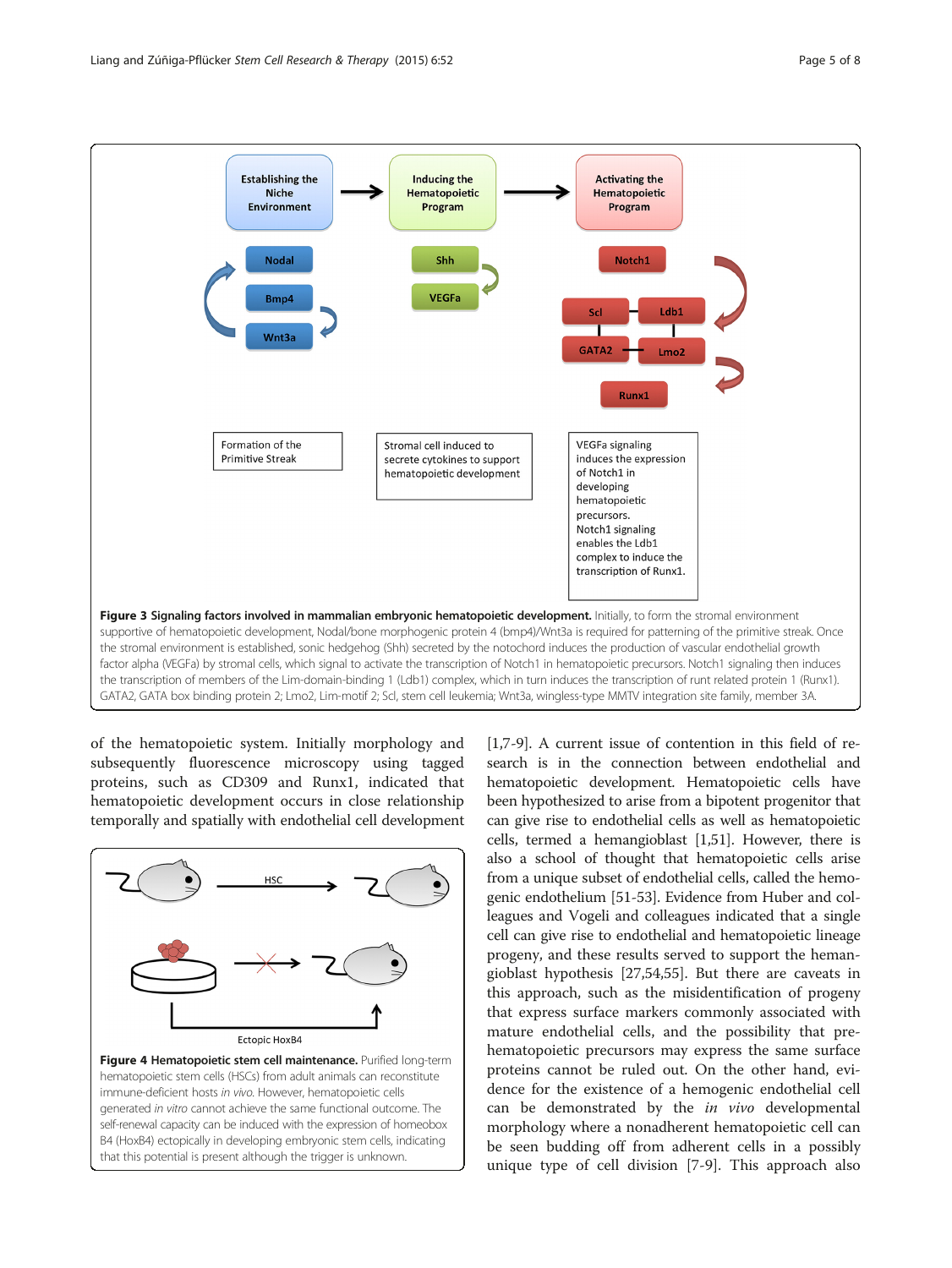presents uncertainties since morphology does not imply function and the definition of an endothelial cell is mostly by its function as a structural component of the vascular system [[56\]](#page-7-0).

In vitro studies utilizing genetic modifications that result in blocking hematopoietic development performed by Okuda and colleagues, Chen and colleagues, and our group have shown that it is possible to achieve endothelial cell development in the absence of hematopoietic development [\[33,57,58](#page-7-0)]. We also noted that the block in hematopoietic development did not seem to allow a redirection towards the endothelial cell lineage even when the genetic modification occurs upstream of Runx1 expression [[58](#page-7-0)]. Therefore, it is more probable that endothelial and hematopoietic cell development are regulated under distinct but related programs, and may not occur concurrently as the hemangioblast hypothesis would predict.

Other areas of intense debate are found in ESCderived hematopoietic developmental models, and generally revolve around the common theme of the inability of ESCs to give rise to in vivo reconstituting HSCs. The first issue involves the characterization of this process using cell surface markers. While it is well understood that cell surface markers do not dictate the function of the cell expressing them, although occasionally the function of those markers may allow us to infer function, it is nonetheless very useful to identify distinct cell populations based on a defined set of cell surface markers that are expressed or absent. Successful characterization using this approach allows the process to be studied in similar ways as other developmental pathways are studied, by taking full advantage of powerful techniques such as fluorescence-activated cell sorting to isolate distinct subsets of complex population mixtures to test for function both in vitro as well as in vivo. Over the last several decades, this has not been achieved in a systematic and thorough manner. Initially, CD309 was shown to be expressed by endothelial cells at the site of hematopoietic differentiation in vivo [\[59\]](#page-7-0). Developing ESCs were then characterized by CD105 (endoglin) expression [[60\]](#page-7-0). In mature HSCs, CD117 and Sca1 expression was used for their identification as Lineage<sup>-</sup>Sca1<sup>+</sup>c-Kit<sup>+</sup> cells [[28\]](#page-7-0). In all of the abovementioned reports, there may be many markers characterized in total, but in each report only a limited number of markers were analyzed in sparse temporal windows of ESC hematopoietic development. Characterizing the *in vitro* ESC hematopoietic developmental process using all of the abovementioned markers and comparing the results with corresponding in vivo subsets would be insightful.

When discussing controversies regarding in vitro ESC hematopoietic development, we must also consider the questions posed by the findings using ectopic expression

of HoxB4. While the functional outcome is clear, as demonstrated by the Daley group, the mechanism is not well understood [\[45](#page-7-0)]. Attempts at dissecting the transcriptional regulatory programs involved following the ectopic expression of HoxB4 in hematopoietic cells derived from ESCs in vitro were performed by Oshima and colleagues [[49\]](#page-7-0). By studying the changes in gene expression in these cells, the authors found it possible to elucidate the activated pathways that are activated as a result; however, since HoxB4 was ectopically expressed in ESCs before the onset of differentiation, it is not clear whether the changes in gene expression are the result of HoxB4 expression or a combination of cross-talk between HoxB4-induced programs and feedbacks from the developmental environment. Furthermore, Lee and colleagues also noted that ectopic expression of HOXB4 in human ESCs did not yield the same effect as was observed in murine ESCs [[61\]](#page-7-0). Finding the gap between these two systems will be critical in the translation of results from studies in murine ESC hematopoietic development toward the human system, eventually leading to clinical applications.

### Next steps

These abovementioned unanswered questions all have the same aim, which is the successful generation of a LT reconstituting HSC from an ESC in vitro. Although there have been many significant discoveries made on this topic, the next steps in answering these questions will most probably take place in the field of highthroughput genetic assays, followed by functional analysis. In the last decade, we have witnessed an explosion in high-throughput technology that allows us to practically assay gene expression across genomes and test the effects of cytokines, drugs, and chemicals across thousands of biologically active samples. Using these techniques it is possible to design experiments that generate large amounts of data output, which could be analyzed for patterns that may allow inference to function with effective analysis algorithms. High-throughput techniques such as single-cell RNA expression analysis performed by the Gottens group have successfully predicted novel signaling cascades [\[62](#page-7-0)]. The number of publications that contain chromatin-immunoprecipitation sequencing, another high-throughput method of mapping the transcriptome of specific populations of cells, as a keyword in 2012 was 788, which is 21 times higher than those of 2008 [\[63](#page-7-0)].

Complementing the studies designed to elucidate the transcriptional regulatory networks involved in embryonic hematopoietic development, there is also significant interest in dissecting the epigenetic changes that occur during this process, as well as the comparisons of epigenetic profiles between in vitro and in vivo derived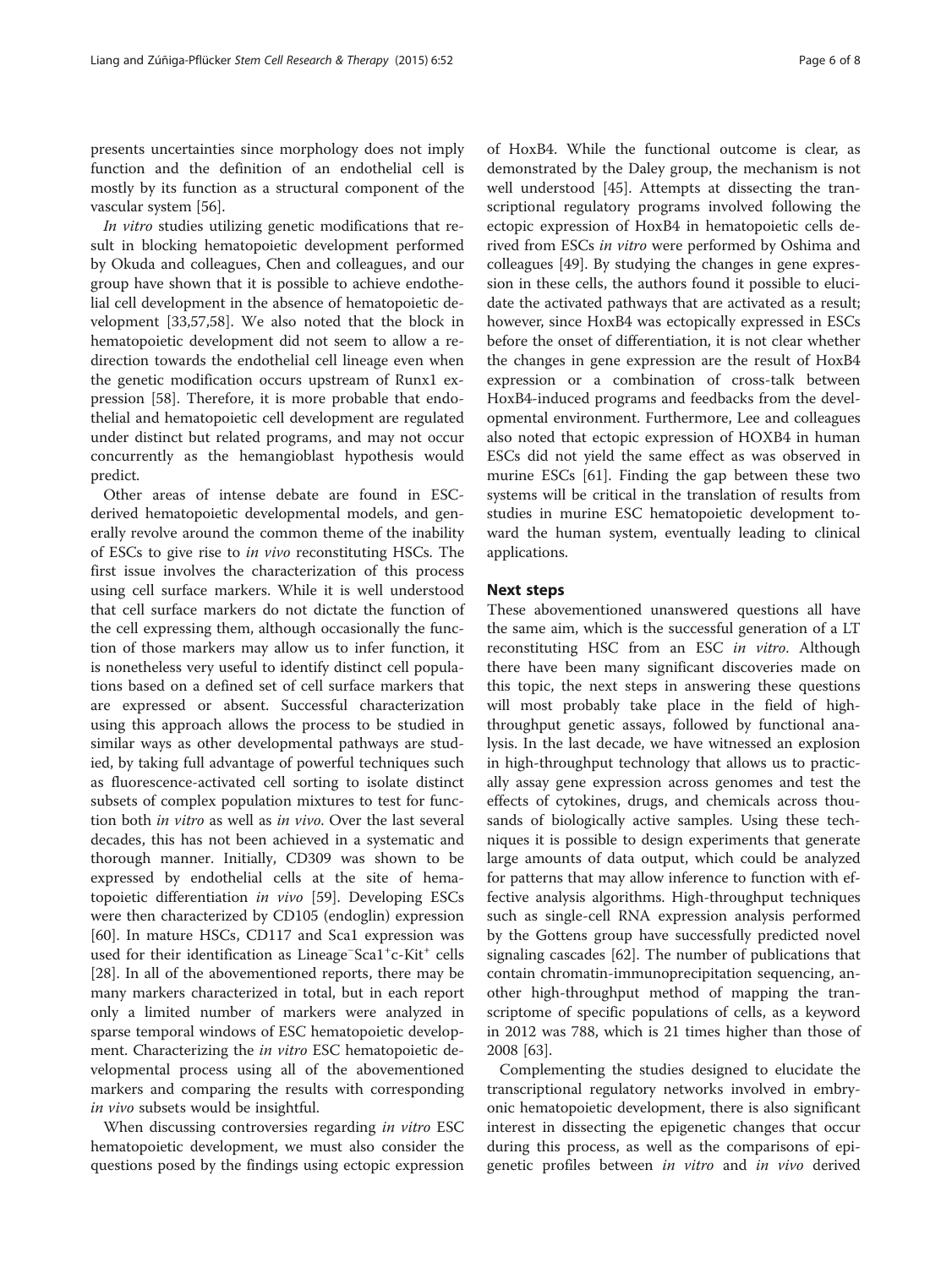<span id="page-6-0"></span>HSCs. For example, the utilization of Runx1 promoters differs between primitive and definitive hematopoiesis in vivo [[64\]](#page-7-0). This change is also accompanied by increased demethylation at the distal promoter, which is more prevalently utilized by definitive HSCs [[64](#page-7-0)]. Findings such as these prompt further investigation into the role of methylation and other epigenetic events in relation to their functional impact upon hematopoiesis both in vivo as well as in vitro.

Understanding of the cell intrinsic regulatory networks and nodes of control cannot yield a complete picture without consideration being given to cell extrinsic signaling cues. Synchronized with the discoveries made for cell intrinsic signaling pathways and epigenetic changes, there has been considerable recent interest in showing how cytokines can affect the lineage choice of progenitors [[65](#page-7-0)].

#### Conclusion

The study of this intricate developmental pathway over the last century has been punctuated by several milestone discoveries: the discovery that this is an evolutionarily conserved process among many species, thus yielding multiple experimental models to explore questions in hematopoiesis; the establishment and fine-tuning of in vitro culture models that recapitulate virtually all hematopoietic lineages, allowing questions of hematopoietic potential to be answered; and the advancements in imaging as well as high-throughput methods such as flow cytometry and gene arrays. By studying this system in further detail – genetically, phenotypically, and functionally – its clinical applications are virtually as limitless as the HSCs themselves.

With effective gene therapy, programming subsets of cells such as T cells and B cells to target cancerous or infectious cells and tissues can be applied to potential treatments for congenital, oncological, and transmitted hematological diseases. Translating the method for the generation of HSCs from ESCs to induced pluripotent stem cells would also make possible personalized medical care, where donor matching would no longer be an issue in bone marrow transplantation [\[66\]](#page-7-0). One study by the Nakauchi group demonstrated that it is possible to reprogram antigen-specific T cells and renew their functional capacity through induced pluripotent stem cells [[67\]](#page-7-0). As another example that is closer to clinical applications, a biotech in the USA (Calimmune Inc., San Diego, CA, USA) has recently started a clinical trial testing Cal-1-modified hematopoietic stem/progenitor cells for the treatment of HIV [\[68\]](#page-7-0). Finally, the characterization of this developmental pathway opens the door to disease modeling where pharmaceutical products can be safely and effectively tested before proceeding with clinical trials in human patients.

#### **Abbreviations**

AGM: Aorta–gonad–mesonephros; ESC: Embryonic stem cell; HoxB4: Homeobox B4; HSC: Hematopoietic stem cell; Ldb1: Lim-domain-binding 1; LT: Long term; Runx1: Runt related protein 1; Wnt3a: Wingless-type MMTV integration site family, member 3A.

#### Competing interests

The authors declare that they have no competing interests.

### Published online: 11 April 2015

#### References

- 1. Sabin F. Studies on the origin of blood vessels and of red corpuscules as seen in the living blastoderm of the chick during the second day of incubation: contributions to embryology. Contrib Embryol. 1920;9:213–62.
- 2. Clark E. Observations on living, growing lymphatics in the tail of the frog larva. Anat Rec (Hoboken). 1909;3:183–98.
- 3. Stockard CR. An experimental analysis of the origin and relationship of blood corpuscles and the lining cells of vessels. Proc Natl Acad Sci U S A. 1915;1:556–62.
- 4. Moore MA, Metcalf D. Ontogeny of the haemopoietic system: yolk sac origin of in vivo and in vitro colony forming cells in the developing mouse embryo. Br J Haematol. 1970;18:279–96.
- 5. Metcalf D, Moore AS, Shortman K. Adherence column and buoyant density separation of bone marrow stem cells and more differentiated cells. J Cell Physiol. 1971;78:441–50.
- 6. Dieterlen-Lievre F. On the origin of haemopoietic stem cells in the avian embryo: an experimental approach. J Embryol Exp Morphol. 1975;33:607–19.
- 7. Bertrand JY, Chi NC, Santoso B, Teng S, Stainier DY, Traver D. Haematopoietic stem cells derive directly from aortic endothelium during development. Nature. 2010;464:108–11.
- 8. Boisset JC, van Cappellen W, Andrieu-Soler C, Galjart N, Dzierzak E, Robin C. In vivo imaging of haematopoietic cells emerging from the mouse aortic endothelium. Nature. 2010;464:116–20.
- 9. Kissa K, Herbomel P. Blood stem cells emerge from aortic endothelium by a novel type of cell transition. Nature. 2010;464:112–5.
- 10. Cumano A, Dieterlen-Lievre F, Godin I. Lymphoid potential, probed before circulation in mouse, is restricted to caudal intraembryonic splanchnopleura. Cell. 1996;86:907–16.
- 11. Medvinsky AL, Samoylina NL, Muller AM, Dzierzak EA. An early pre-liver intraembryonic source of CFU-S in the developing mouse. Nature. 1993;364:64–7.
- 12. Huang H, Zettergren LD, Auerbach R. In vitro differentiation of B cells and myeloid cells from the early mouse embryo and its extraembryonic yolk sac. Exp Hematol. 1994;22:19–25.
- 13. Muller AM, Medvinsky A, Strouboulis J, Grosveld F, Dzierzak E. Development of hematopoietic stem cell activity in the mouse embryo. Immunity. 1994;1:291–301.
- 14. Nakano H, Liu X, Arshi A, Nakashima Y, van Handel B, Sasidharan R, et al. Haemogenic endocardium contributes to transient definitive haematopoiesis. Nat Commun. 2012;4:1564.
- 15. Tavian M, Biasch K, Sinka L, Vallet J, Peault B. Embryonic origin of human hematopoiesis. Int J Dev Biol. 2010;54:1061–5.
- 16. Tavian M, Peault B. Embryonic development of the human hematopoietic system. Int J Dev Biol. 2005;49:243–50.
- 17. Tavian M, Cortes F, Charbord P, Labastie MC, Peault B. Emergence of the haematopoietic system in the human embryo and foetus. Haematologica. 1999;84 Suppl EHA-4:1–3.
- 18. Tavian M, Coulombel L, Luton D, Clemente HS, Dieterlen-Lievre F, Peault B. Aorta-associated CD34<sup>+</sup> hematopoietic cells in the early human embryo. Blood. 1996;87:67–72.
- 19. Tavian M, Robin C, Coulombel L, Peaul B. The human embryo, but not its yolk sac, generates lympho-myeloid stem cells: mapping multipotent hematopoietic cell fate in intraembryonic mesoderm. Immunity. 2001;15:487–95.
- 20. Kennedy M, Keller GM. Hematopoietic commitment of ES cells in culture. Methods Enzymol. 2003;365:39–59.
- 21. Kitajima K, Tanaka M, Zheng J. E Sakai-Ogawa, Nakano T. In vitro differentiation of mouse embryonic stem cells to hematopoietic cells on an OP9 stromal cell monolayer. Methods Enzymol. 2003;365:72–83.